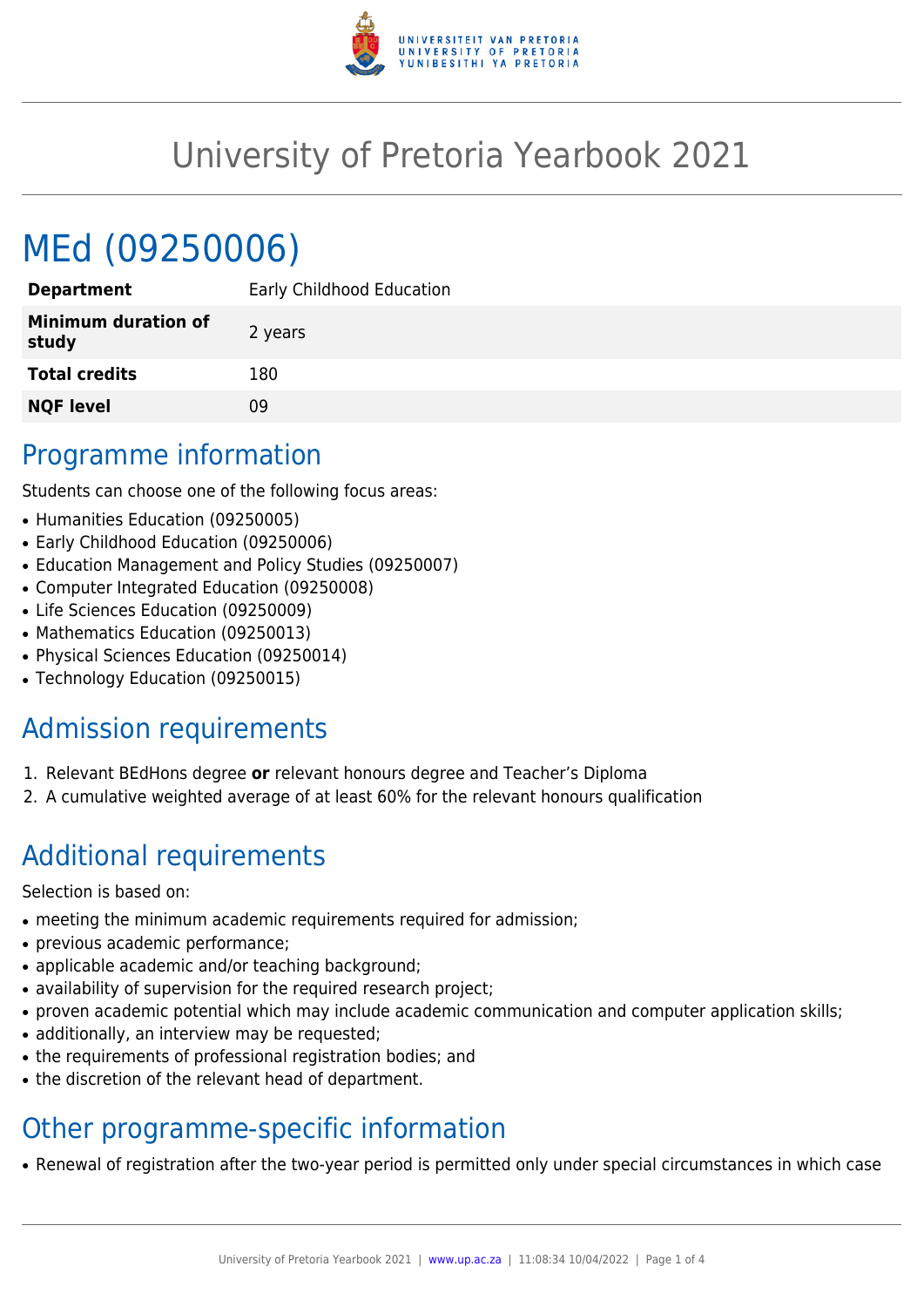

the head of department may give approval for a limited fixed extension of this period in terms of the set procedures.

- Students will be granted two opportunities to pass NMQ 801. Unsuccessful candidates will not be allowed to continue with the programme.
- This requirement applies to both the full research as well as the coursework master's degrees.

## Research information

All master's students must submit a dissertation or a mini-dissertation and must pass Research Proposal (NMQ 801). For the MEd research degree programmes, a dissertation on a topic approved by the Dean on the recommendation of the relevant head of department must be submitted, following the approval of a complete research proposal. A literature study is not acceptable.

- One publishable article based on the research that the student conducted for the dissertation or the minidissertation and approved by the supervisor, must be submitted. The article must be submitted at the offices of Student Administration before 15 February for the Autumn graduation ceremonies and before 15 July for the Spring graduation ceremonies.
- In addition to the copies referred to above, each successful student must submit a bound paper copy as well as two electronic copies of the approved mini-dissertation/dissertation to the Head: Student Administration in the format specified by the Faculty and in accordance with the minimum standards set by the Department of Library Services
- (see http://upetd.up.ac.za/authors/ publish/ standards.htm#specs), before 15 February for the Autumn graduation ceremonies and before 15 July for the Spring graduation ceremonies. Failure to meet these deadlines will result in the degree being awarded during a subsequent series of graduation ceremonies.
- All students have to submit a research proposal during the first year of registration and defend it successfully before a panel of examiners appointed by the Dean, in collaboration with the relevant head of department, Supervisor and Research Coordinator, before they can start with the research.
- Students have to apply for ethical clearance to the relevant head of department and Ethics Committee and only commence with field work once the application for ethical clearance has been approved by the Ethics Committee.
- Students have to present a progress report on the research to the supervisor annually. Continued reregistration depends on satisfactory annual progress.
- All students have to attend the research capacity building sessions on quantitative and qualitative research at master's level.

#### Pass with distinction

The MEd degree is conferred with distinction on a student who obtains at least 75% in the dissertation.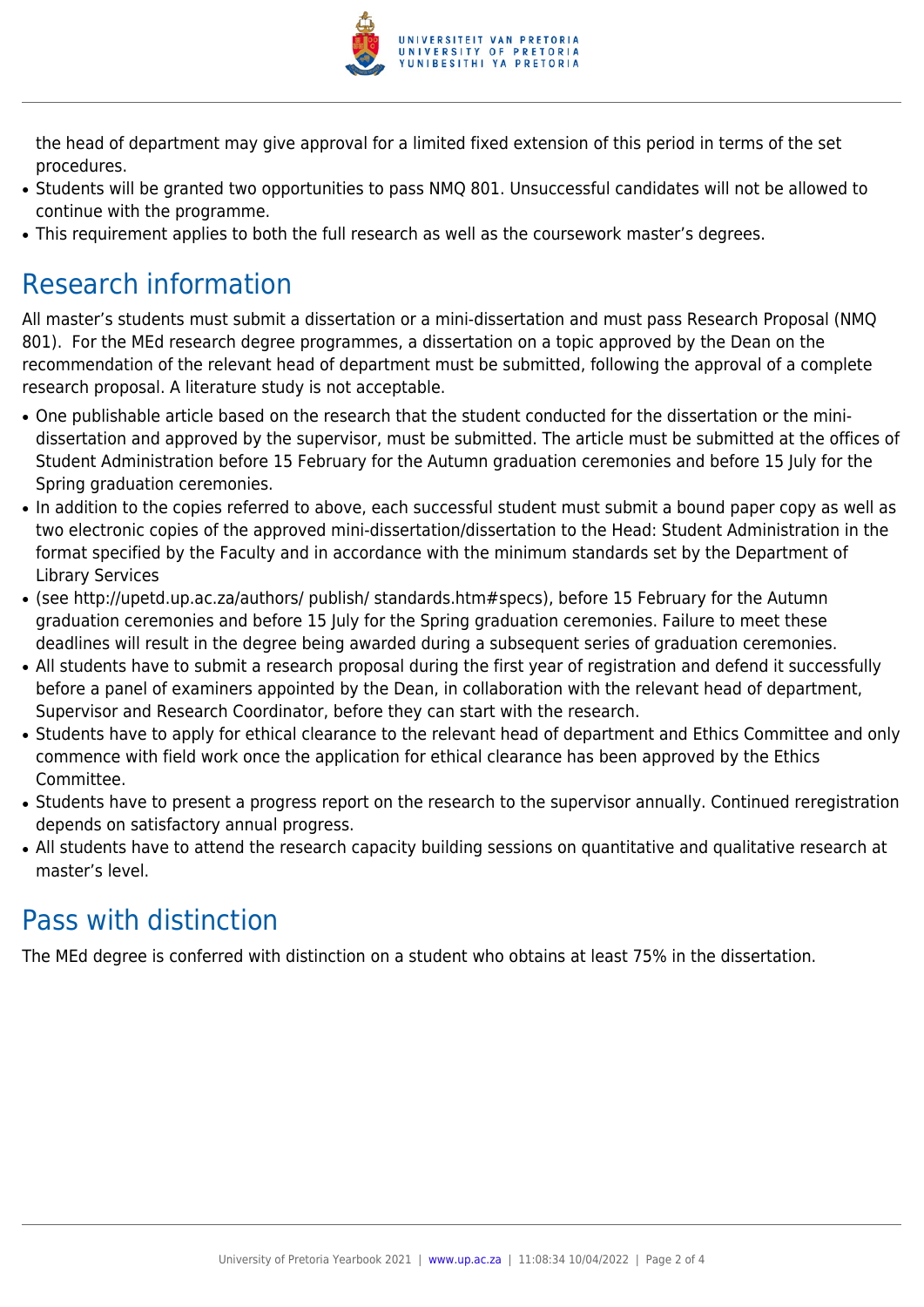

### Curriculum: Year 1

**Minimum credits: 180**

#### **Fundamental modules**

[Research proposal 801](https://www.up.ac.za/faculty-of-education/yearbooks/2021/modules/view/NMQ 801) (NMQ 801) - Credits: 0.00

#### **Core modules**

[Dissertation: Early childhood education 890](https://www.up.ac.za/faculty-of-education/yearbooks/2021/modules/view/ECD 890) (ECD 890) - Credits: 180.00